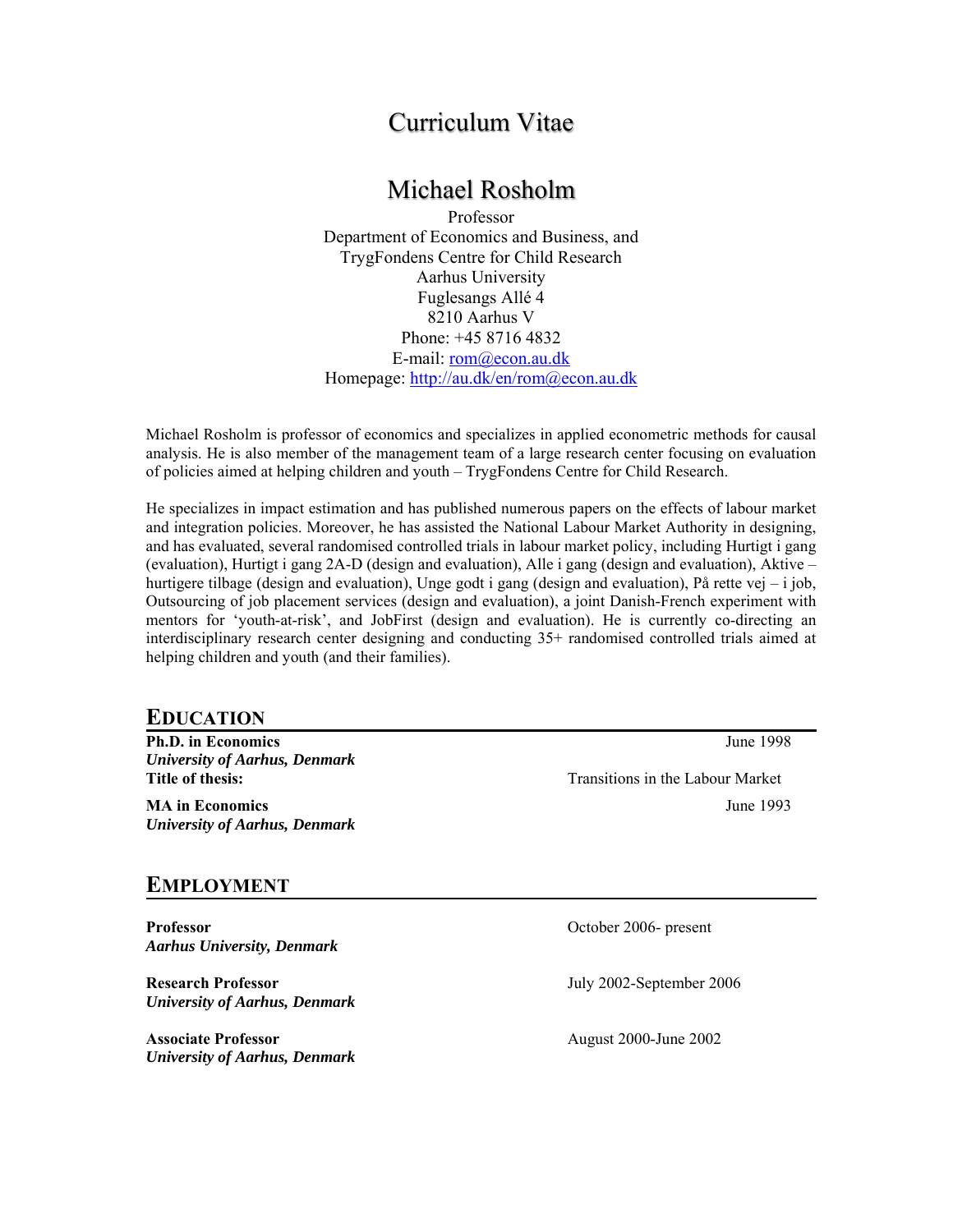**Associate Professor** January 2000-July 2000 *Aarhus School of Business, Denmark*

**Assistant Professor** August 1997-December 1999 *Aarhus School of Business, Denmark*

## **RESEARCH INTERESTS**

**Genomics and heritability;** polygenic scores and educational and labour market outcomes, nurture and nature interactions, dynamics of heritability

**Interventions aimed at children and youth;** family based interventions, school based interventions, daycare interventions, literacy and numeracy interventions, youth interventions

**Randomized controlled trials;** design and implementation, threats and analysis, power calculations, implementation research, qualitative-quantitative interaction, survey-register data combinations

**Evaluation of Active Labour Market Policies**; Active labour market programmes, dynamics of selection and treatment effects, unemployment insurance benefits, meetings between clients and case workers, counseling and monitoring, threat effects, interventions for sick-listed workers

**Equilibrium Search and Matching Models**; Formulation and structural estimation, structural policy analysis, wage dispersion and on-the-job training, equilibrium effects of ALMPs

## **OTHER AFFILIATIONS**

| <b>Member of Chairmanship</b>           | Council for Youth Education (Rådet for<br>Ungdomsuddannelser) 2014-15     |
|-----------------------------------------|---------------------------------------------------------------------------|
| <b>Member of UI Benefit Commission</b>  | Dagpengekommissionen (2014-15)                                            |
| <b>Member of Carsten Koch Committee</b> | Carsten Koch udvalget (2013-15)                                           |
| <b>Member of Chairmanship</b>           | Danish Economic Council (2006-12)                                         |
| <b>Research Fellow</b>                  | <i>Institute for the Study of Labour (IZA), Bonn (2000-)</i>              |
| Member of steering group'               | Nordic Centre of Excellence in Empirical Labor<br>Economics (ELE) (2005-) |
| <b>Research Fellow</b>                  | $J\text{-}PAL$ (poverty action lab.org) (2011-)                           |
| <b>Director</b>                         | Rosholm Econometric ApS, (2005-)                                          |
| <b>Director</b>                         | Metrica ApS $(2009-)$                                                     |

## **EDITORIAL SERVICE**

Associate editor IZA World of Labor 2015-17 Academic editor PLoS ONE 2018-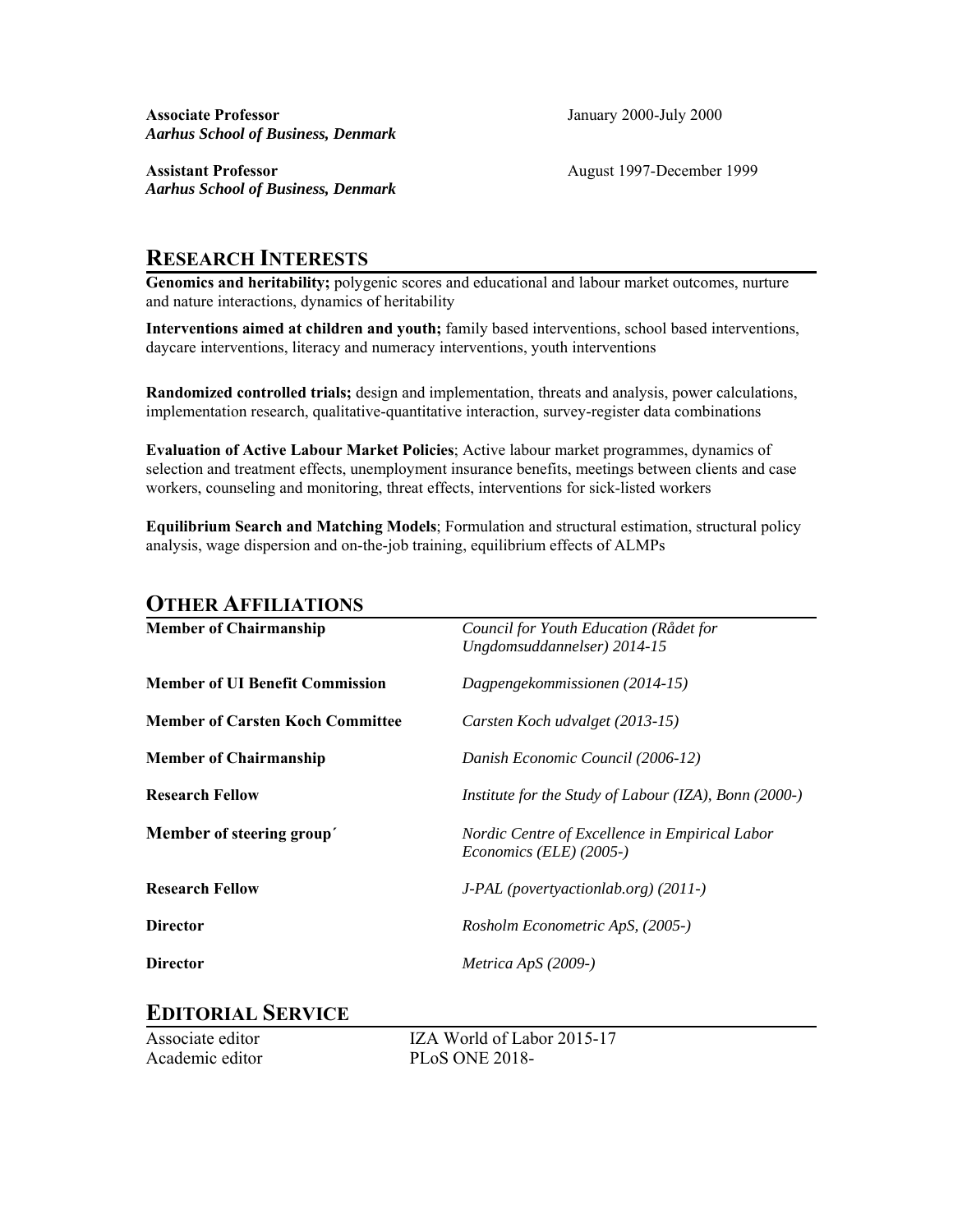## **TEACHING EXPERIENCE**

| <b>Econometrics</b>                                     | Panel data models, systems of regression equations, discrete<br>dependent variable models, panel selection models, duration<br>models, estimation of treatment effects |
|---------------------------------------------------------|------------------------------------------------------------------------------------------------------------------------------------------------------------------------|
| <b>Labour Economics</b>                                 | Search theory, equilibrium search theory, matching models                                                                                                              |
| <b>Development Economics</b>                            | Theories of development, growth theory, trade policy, debt<br>crises, foreign direct investments and other capital flows                                               |
| <b>Introductory Micro and</b><br><b>Macro Economics</b> | The usual stuff                                                                                                                                                        |

## **PHD SUPERVISION**

## **Supervisor for PhD-students:**

Primary supervisor for Anna Piil Damm: Graduated 2004 Primary supervisor for Ott-Siim Toomet: Graduated 2005 Co-supervisor for Marianne Simonsen: Graduated 2005 Primary supervisor for Jesper Bagger: Graduated 2007 Primary supervisor for Agne Laudazyte: Graduated 2008 Co-supervisor for Jonas Staghøj: Graduated 2009 Co-supervisor for Rune Veilin: Graduated 2009 Co-supervisor for Nisar Ahmad: Graduated 2009 Primary supervisor for Henrik Lindegaard Andersen: Graduated 2010 Primary supervisor for Pierpaolo Parotta: Graduated 2011 Primary supervisor for Lene Kjærsgaard: Graduated 2012 Primary supervisor for Anders Bruun Jonassen: Graduated 2013 Primary supervisor for Sashka Dimova: Graduated 2014 Primary supervisor for Sofie Theilade Nyland Brodersen: Graduated 2015 Co-supervisor for Kai Rehwald: Graduated 2016 Primary supervisor for Bastien Michel: Graduated 2017 Co-supervisor for Thorbjørn Sejr Nielsen: Graduated 2018 Primary supervisor for Jonas Fluchtmann: Working on thesis Primary supervisor for Kristoffer Ibsen: Working on thesis Primary supervisor for Søren Albeck Nielsen: Working on thesis

### **Chair and member of PhD-evaluation committees:**

Anna Cristina D'Addio, Université Catholique de Louvain (member) Tobias Nybo Rasmussen, University of Aarhus (chairman) Brian Krogh Graversen, University of Aarhus (chairman) Kræn Blume, Aarhus School of Business (member) Bjørg Colding, University of Aalborg (member) Anders Frederiksen, Aarhus School of Business (member) Tomi Kyyrä, University of Helsinki (opponent) Patrik Gränsmark, SOFI, Stokholm (opponent) Patrick Arni, University of Lausanne (member) Cedric Gorinas, Aarhus University (chairman) Janne Nyborg Jensen, Aarhus University (chairman)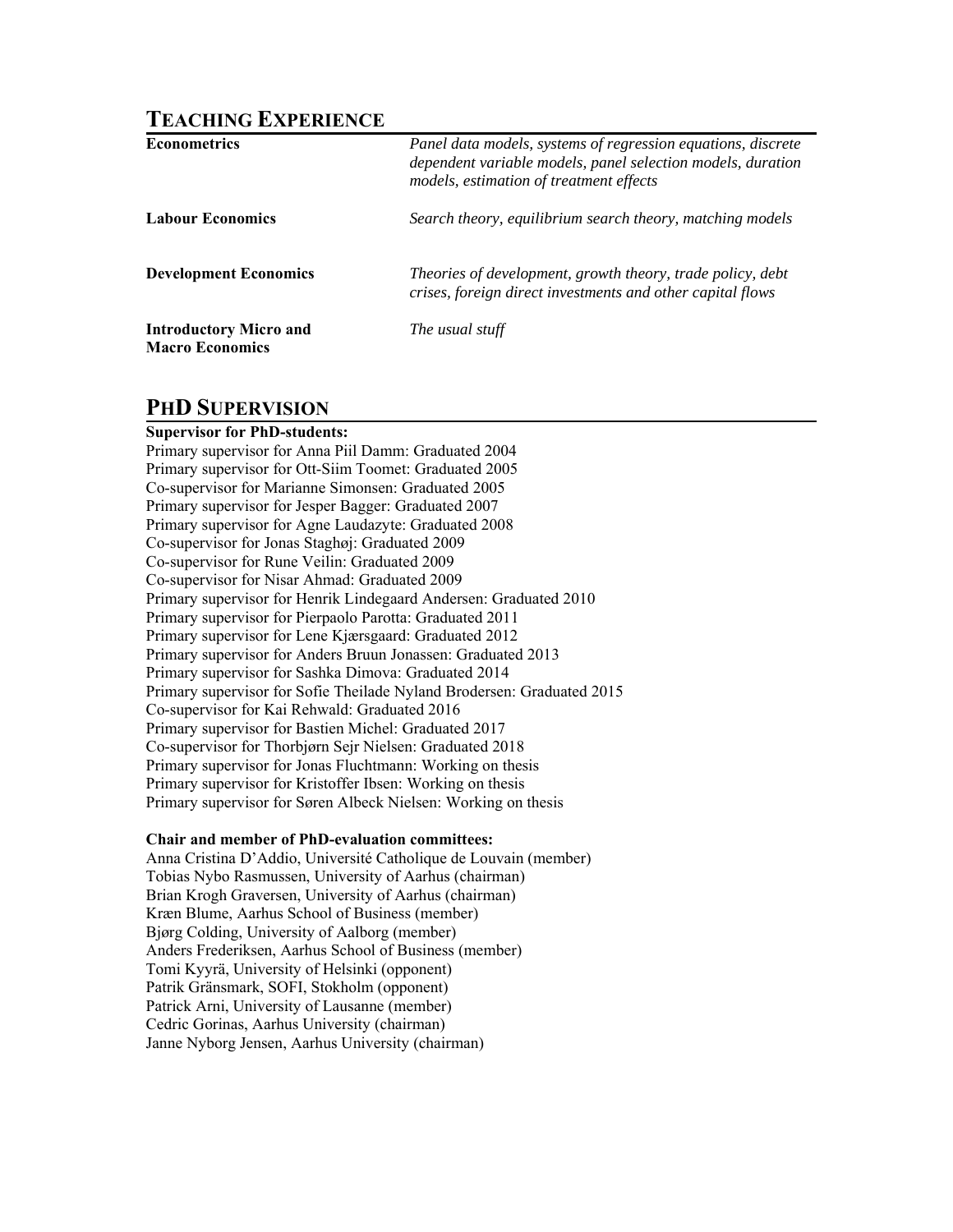## **MANAGEMENT EXPERIENCE**

**Co-director, TrygFondens Centre for Child Research,** 2015-present.

**Director of TrygFondens Centre for Child Research,** 2013-15.

**Director of CIM** - Centre for Research in Integration, Education, Qualifications and Marginalization, 2006-2012.

**Director of CAFÉ** – Centre for Labour Market Research and Impact Studies, 2010-March 2014.

**Chair of Data Steering Group**, Department of Economics, Aaarhus School of Business, October 2009-2011.

**Head of FSE Research Unit** on **'**An Economic Analysis of the Impact of the Scandinavian Welfare State and Flexicurity Policies on Danish Firms', 2009-2013.

**Member of the steering group** for the *Academy for Migration Studies in Denmark* (AMID) 2001- 2008. I also took part in the application process which led to the establishment of the academy through a grant of DKK 20 mill.

## **LARGE RESEARCH GRANTS**

**TrygFondens Centre for Child Research.** 60 mill. DKK over a 6 year periode (2013-18). Grant holder

**TrygFondens Centre for Child Research.** 40 mill. DKK over a 4 year periode (2019-22). Coapplicant

**CAFÉ - Centre for Labour Market Research and Impact Studies.** 6 mill. DKK over a 3 year period (2010-12). Grant holder

**An Economic Analysis of the Impact of the Scandinavian Welfare State and Flexicurity Policies on Danish Firms.** 10 mill. DKK over a 4 year period (2009-13). Grant holder

**Academy of Migration Studies in Denmark**. 20 mill. DKK over a 5 year period (2001-5). Member of the Steering Group.

**The Impact of Unemployment on Health and** *Vice Versa*. 3.2 mill. DKK over a three year period (2003-6). Grant holder

**Labour Market Policies and Their Effects on Labour Market Outcomes.** 11.4 mill. DKK during the period 2005-9. Grant holder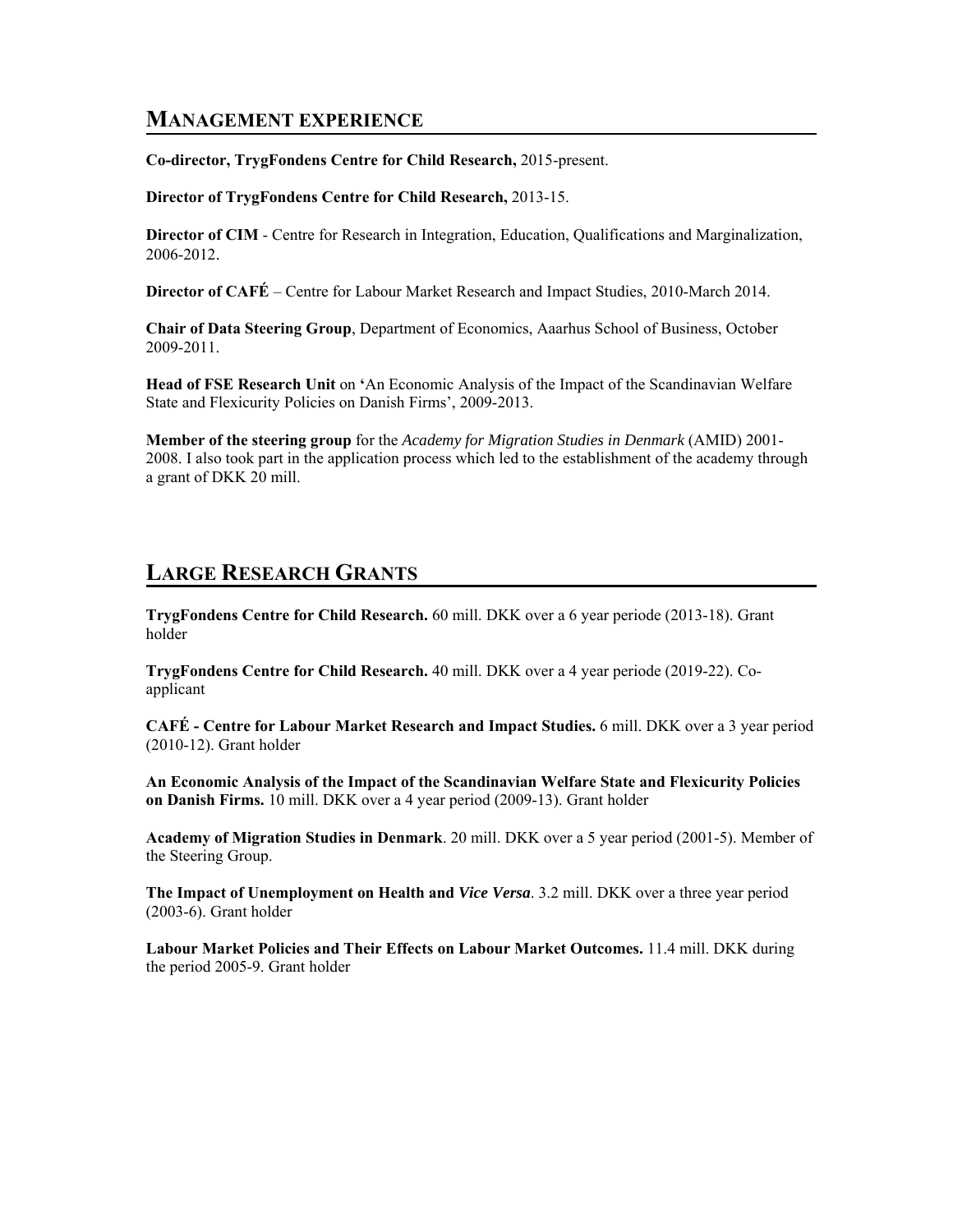## **INTERNATIONAL JOURNALS AND SUBMITTED WORK 2020**

*Efficient targeting in childhood interventions.* With A. Paul & D. Bleses. **IZA Discussion paper no. 12989**, **Submitted to a journal** 

*Family disadvantage, gender, and the returns to genetic human capital*. With V. Ronda, E. Agerbo, D. Bleses, P. B. Mortensen, A. Børglum, D. M. Hougaard, O. Mors, M. Nordentoft & T. Werge. **Submitted to a journal.** 

*Are impacts of early interventions in the Scandinavian welfare state consistent with a Heckman curve? A meta-analysis.* With A. Paul, D. Bleses, P. S. Dale, A. Højen, P. Jensen, L. M. Justice & S. C. Andersen. **Submitted to a journal.** 

## **2019**

*Bridging the gap from welfare to education: Propensity score matching evaluation of a bridging intervention.* With M. B. Mikkelsen & M Svarer. **PLOS ONE, Vol. 14, No. 5,** https://doi.org/10.1371/journal.pone.0216200

## **2018**

*Estimating equilibrium effects of job search assistance.* With P. Gautier, P. Müller, B. van der Klaauw & M. Svarer. **Journal of Labor Economics, vol 36, 4, 1073-1125.** https://doi.org/10.1086/69.

*Systematic review and meta-analysis of interventions aimed at enhancing return to work for sick-listed workers with common mental disorders, stress-related disorders, somatoform disorders and personality disorders.* With M. B. Mikkelsen. **Occupational and Environmental Medicine,** ePub ahead of print: doi:10.1136/oemed-2018-105073

*Labour market effects of activating sick-listed workers*. With K. Rehwald & B. Rouland. **Labour Economics**, forthcoming. https://doi.org/10.1016/j.labeco.2018.04.003

## **2017**

*Your move: The effect of chess on mathematics test scores*. With M. B. Mikkelsen & K. Gumede. **PLoS ONE 12(5)**: e0177257. https://doi.org/10.1371/journal.pone.0177257.

*Are Public or Private Providers of Employment Services More Effective? Evidence from a Randomized Experiment*. With K. Rehwald & M. Svarer. **Labour Economics**, Vol. 45, 169–187

*Experimental Evidence on the Effects of Early Meetings and Activation*. With J. Maibom. and M. Svarer. **Scandinavian Journal of Economics**, Vol. 119, No. 3, 541–570.

## **2016**

*Future Pathways for Labour Market Policies : Including the Excluded.* With M. Svarer. **Nordic Economic Policy Review**, Vol. 2015, No. 2, 43-64.

*Does Activating Sick-Listed Workers Work? Evidence from a Randomized Experiment.* **IZA Discussion paper 9771**, IZA Bonn. Submitted to a journal. With K. Rehwald & B. Rouland.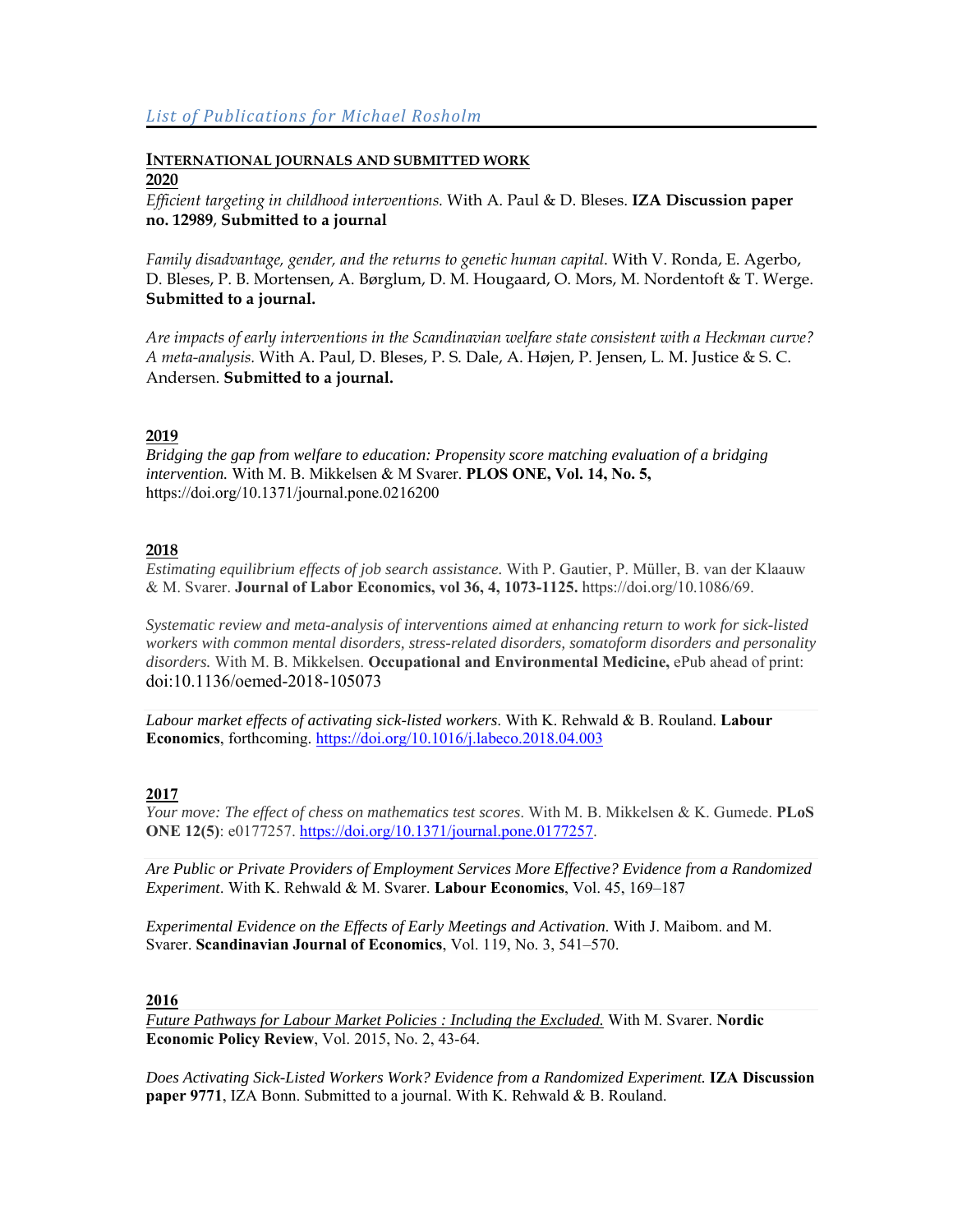*The Evolution of Learning Gaps in Compulsory School: A descriptive study of disadvantaged children based on Danish population data*. Submitted to a journal. With S. Dimova.

*Do caseworker meetings matter in the long run and at each stage of the business cycle?* Submitted to a journal. With S. T. N. Brodersen, S. Dimova & G. J van den Berg.

*Do ALMPs affect the demand side of the labor market? The effect of meetings with caseworkers on vacancy duration.* Submitted to a journal. With S. T. N. Brodersen & S. Dimova.

#### **2015**

*Your Move: The Effect of Chess on Mathematics Test Scores*. **IZA Discussion Paper 9370**, IZA Bonn. With M. B. Mikkelsen & K. Gumede.

#### **2014**

*Consequences of youth unemployment and effectiveness of policy interventions***. Special issue of Nordic Economic Policy Review, No 1/2014**. Co-edited with M. Svarer.

*Can active labour market policies combat youth unemployment?* **Nordic Economic Policy Review, No 1/2014**, 215-261. With J. Maibom & M. Svarer.

*Looking beyond the bridge: The effect of temporary agency employment on labor market outcomes.*  **European Economic Review, Vol. 65,** 108-125. With E. Jahn.

*Do Case Workers Help The Unemployed?* **IZA World of Labor, August 2014.** Wol.iza.org**.** 

#### **2013**

*The effectiveness of active labor market policies: Evidence from a social experiment using nonparametric bounds.* **Labour Economics, Vol. 24**, 58-67. With J. Vikström & M. Svarer

*The effect of receiving supplementary UI benefits on unemployment duration.* **Labour Economics, Vol. 21**, 122-133. With T. Kyyrä and P. Parrotta.

*Labour Market Signalling and Unemployment Duration: An Empirical Analysis Using Employer-Employee Data*. **Economics Letters, Vol. 118**, 84-86. With A. Frederiksen, R. F. Ibsen and N. C. Westergaard-Nielsen.

*Are new work practices and new technologies biased against immigrant workers?* **International Journal of Manpower, Vol. 34**, 995-1014. With M. Røed & P. Schøne.

*The effects of active labour market policies for immigrants receiving social assistance in Denmark.* **IZA Journal of Migration, Vol. 2**, 1-22. With E. Heinesen & L. Husted

*Is Temporary Agency Employment a Stepping Stone for Immigrants?* **Economics Letters, Vol. 118**, 225-228. With E. Jahn.

#### **2012**

*Estimating Equilibrium Effects of Job Search Assistance*. **IZA Discussion Paper 6748, IZA, Bonn**. With P. Gautier, P. Muller, B. van der Klaauw and M. Svarer. Under revision.

*Experimental Evidence on the Effects of Early Meetings and Activation*. **IZA Discussion Paper 6970, IZA, Bonn**. With J. Maibom. and M. Svarer. Re-submitted.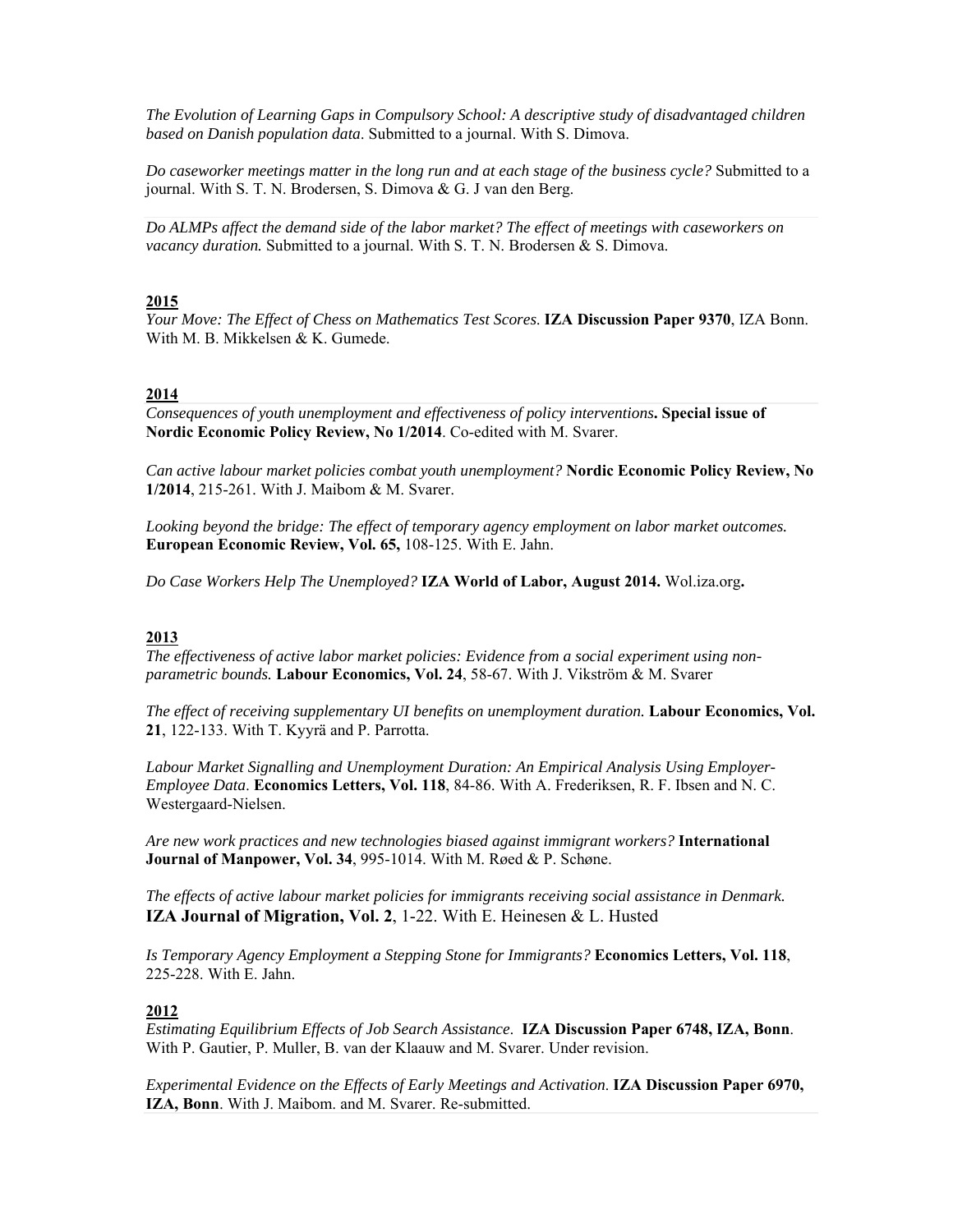*To Meet or Not to Meet (Your Case Worker) – That is the Question*. **IZA Discussion Paper 6476, IZA, Bonn**. With G. J. van den Berg and L. Kjærsgaard. Under revision.

## **2011**

*Chicken or Checkin'? Rational Learning in Repeated Chess Games.* **IZA Discussion Paper 5862, IZA, Bonn.** With C. Gerdes and P. Gränsmark. Submitted.

*The Effects of Active Labour Market Policies for Immigrants Receiving Social Assistance in Denmark.*. **IZA Discussion Paper 5632, IZA, Bonn.** With E. Heinesen and L. Husted. Re-submitted.

*The Impact of Active Labour Market Policy on Post-Unemployment Outcomes : Evidence from a Social Experiment in Denmark.* **IZA Discussion Paper 5631, IZA, Bonn**. With S. Blasco. Under revision.

*The Relative Efficiency of Active Labour Market Policies : Evidence From a Social Experiment and Non-Parametric Methods*. **IZA Discussion Paper 5596, IZA, Bonn**.With J. Vikström and M. Svarer. Re-submitted.

#### **2010**

Looking Beyond the Bridge: How Temporary Agency Employment Affects Labor Market Outcomes. IZA **Discussion Paper 4973, IZA, Bonn**. With E. Jahn. Re-submitted.

*Reducing Income Transfers to Refugee Immigrants; Does Starthelp Help You Start?* **Labour Economics, Vol. 17,** 258-275. With R. M. Vejlin.

*Employment Effects of Spatial Dispersal of Refugees*. **Review of Economics of the Household**, forthcoming. With A. P. Damm.

*Choosing the Best Training Programme: Is there a Case for Statistical Treatment Rules?* **Oxford Bulletin of Economics and Statistics**, **Vol. 72**, 172-201. With J. Staghøj and M. Svarer.

#### **2009**

*Is Labour Market Training a Curse for the Unemployed? Evidence from a Social Experiment.* **Journal of Applied Econometrics, Vol. 24**, 338-365. With L. Skipper

*The Effect of Integration Policies on the Time until Regular Employment of Newly Arrived Immigrants: Evidence from Denmark*. **Labour Economics**, **Vol. 16**, 409-417. With J. Clausen, E. Heinesen, H. Hummelgaard and L. Husted.

#### **2008**

*Estimating the Threat Effect of Active Labour Market Programmes*. **Scandinavian Journal of Economics, Vol. 110**, 385-401. With M. Svarer.

*Home Ownership, Job Duration, and Wages.* **Journal of Urban Economics**, **Vol. 63**, 130-145. With J. R. Munch and M. Svarer

*The Importance of Literacy for Employment and Unemployment Duration.* **Danish Journal of Economics (Nationaløkonomisk Tidsskrift), Vol. 146**, 22-46. With J. N. Arendt and T. P. Jensen.

*Temporary Employment in Europe: Characteristics, Determinants and Outcomes*. In M. Reich (ed.): **Segmented Labor Markets and Labor Mobility**, vol. II. Cheltenham: Edward Elgar Publishing. With A. C. D'Addio.

#### **2007**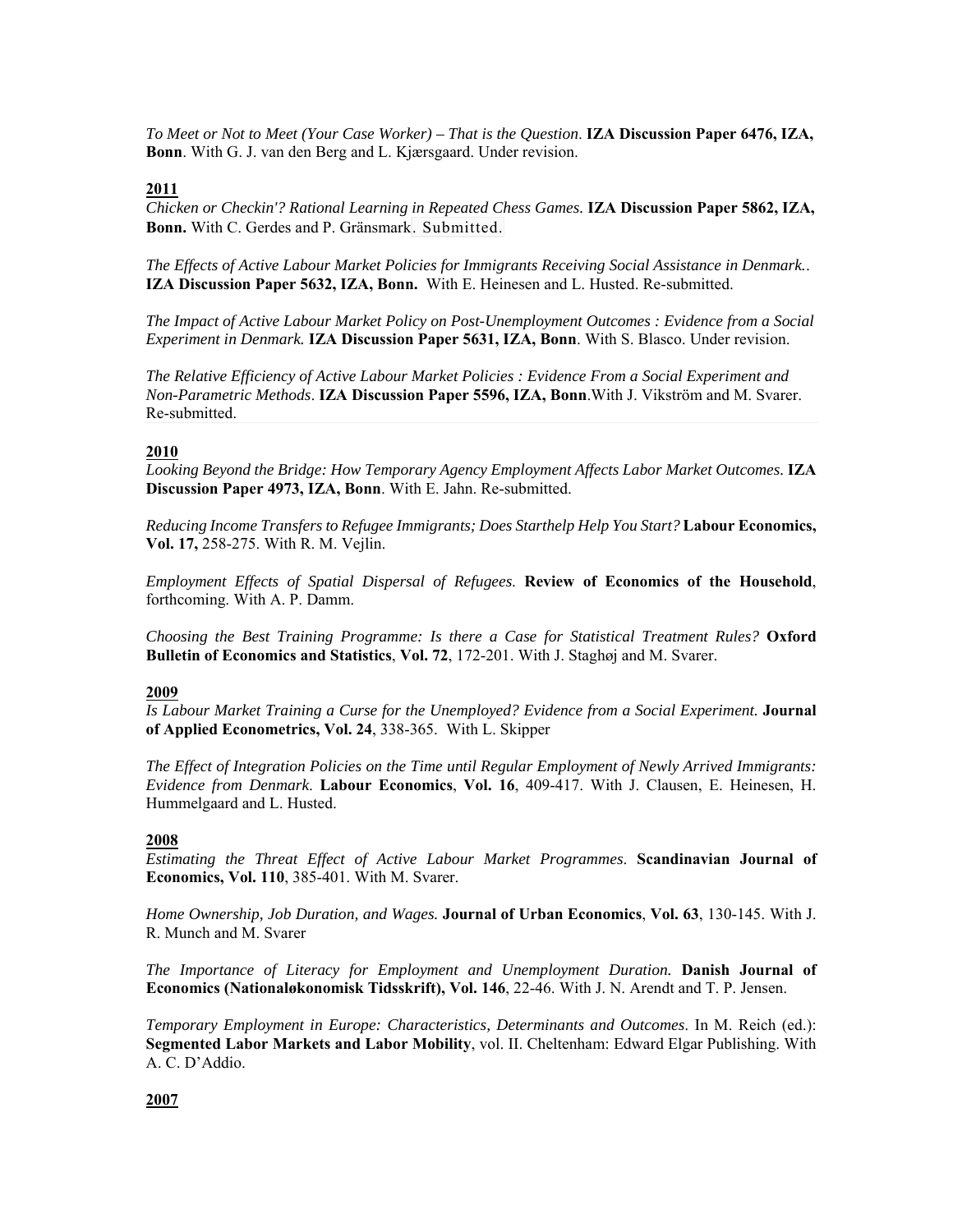*Evaluation of Training in African Enterprises.* **Journal of Development Economics, Vol. 84**, 310-329. With H. S. Nielsen.

#### **2006**

*Are Home Owners Really More Unemployed?* **The Economic Journal, Vol. 116,** 991-1013*.* With J. R. Munch and M. Svarer

*The Times They Are A-Changing: Declining Immigrant Employment Opportunities in Scandinavia.* **International Migration Review, Vol. 40**, 318-347. With K. Scott and L. Husted.

*A Danish Profiling System.* **Nationaløkonomisk Tidsskrift** (Danish Economic Journal),**Vol. 14**, 209- 229. With J.Staghøj, M.Svarer, and B. Hammer.

#### **2005**

*Rent Control and Unemployment Duration.* **Journal of Public Economics, Vol. 89**, 2165-2181. With J. R. Munch and M. Svarer

*Exits from Temporary Jobs in Europe: A Competing Risks Analysis.* **Labour Economics, Vol. 12,** 449- 468. With A. C. D'Addio

*Temporary Employment in Europe: Characteristics, Determinants and Outcomes.* **Brussels Economic Review, Vol. 48**, 13-41. With A. C. D'Addio

#### **2004**

*Endogenous Wage Dispersion and Job Turnover in a Search-Matching Model*. **Labour Economics, Vol. 11**, 623-645. With M. Svarer

*Qualifications, Discrimination, or Assimilation? An Extended Framework for Analyzing Immigrant Wage Gaps.* **Empirical Economics, Vol. 29,** 855-883. With L. Husted, H. S. Nielsen, and N. Smith

*An Econometric Analysis of Unemployment Traps for Belgium*. In Rycx, Meulders, and Plasman (editors): **Minimum Wages, Low Pay and Unemployment.** Applied Econometrics Association Series, Palgrave. With A. C. D'Addio and I. De Greef.

### **2003**

*The School-to-Work Transition of 2nd Generation Immigrants in Denmark*. **Journal of Population Economics, Vol. 16,** 755–786. With H. S. Nielsen, N. Smith, and L. Husted

*The Response of Youth Unemployment to Benefits, Incentives, and Sanctions*. **European Journal of Political Economy, Vol. 19**, 301-316. With P. Jensen and M. Svarer

*System Change and Economic Evaluation - A Study of Immigrants and Natives in Israel*. **Electoral Studies, Vol. 22**, 485-501. With P. Nannestad and M. Paldam

*Assessing Unemployment Traps in Belgium using Panel Data Sample Selection Models.* In G. Standing (editor): **Minimum Income Schemes in Europe**. International Labour Office, Geneva. With A.C. D'Addio & I. De Greef.

### **2002**

*The Public-Private Sector Wage Gap in Zambia in the 1990s: A Quantile Regression Approach*. In **Fitzenberger, Koenker, and Machado (eds.). Economic Applications of Quantile Regression,** Physica-Verlag, Heidelberg. With H. S. Nielsen

### **2001**

*Structurally Dependent Competing Risks*. **Economics Letters**, **Vol. 73**, 169-173. With M. Svarer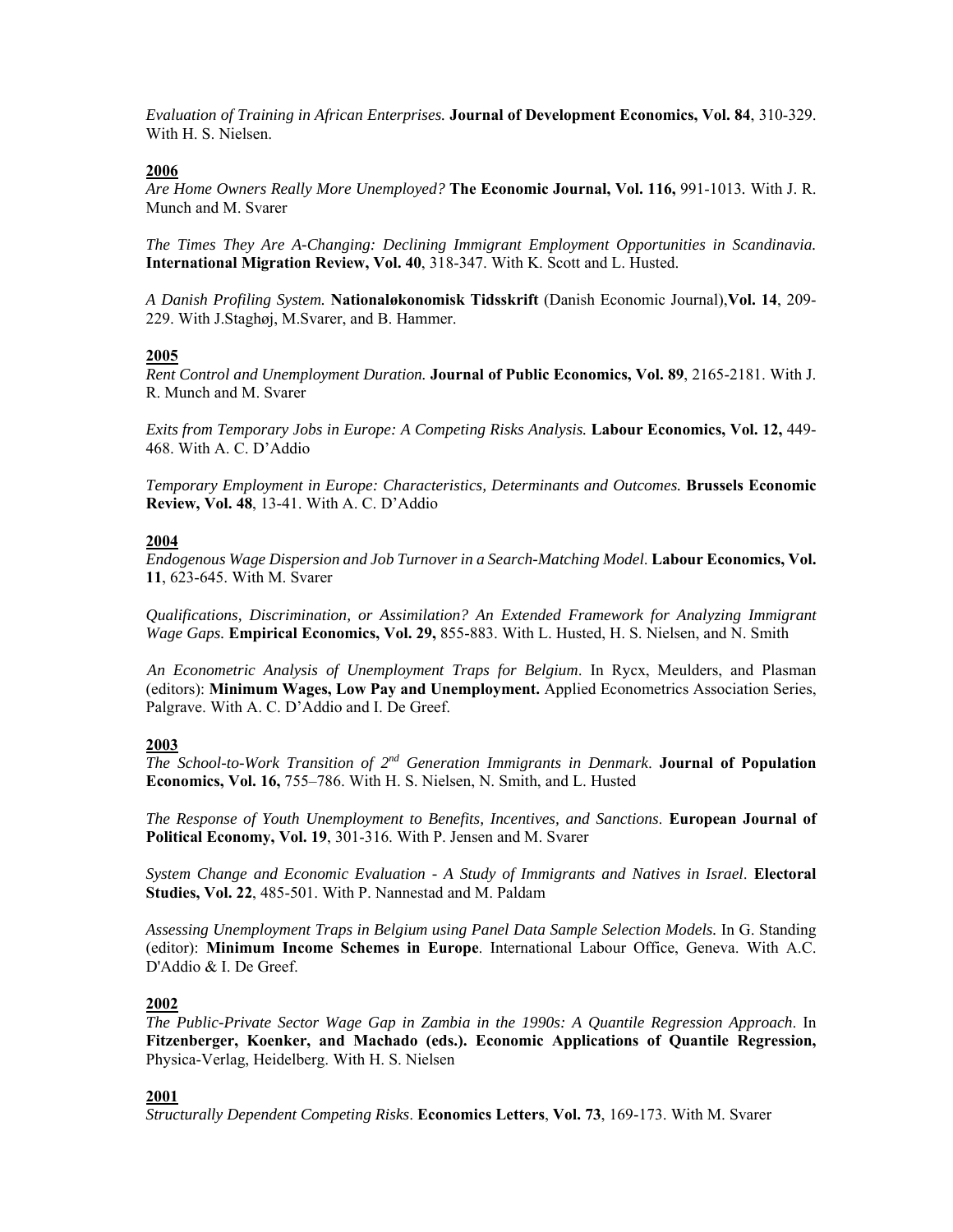*Cyclical Variations in Unemployment Duration*. **Journal of Population Economics, Vol. 14**, 173-191

*The Public-Private Sector Wage Gap in Zambia in the 1990s: A Quantile Regression Approach.*  **Empirical Economics,** Vol. 26, 169-182. With H. S. Nielsen

*Specification and Estimation of Equilibrium Search Models.* **Review of Economic Dynamics, Vol. 4**, 90-126. With H. Bunzel, B.J. Christensen, P. Jensen, N. Kiefer, L. Korsholm, L. Muus, and G. Neumann

*Employment and Wage Assimilation of Male First Generation Immigrants in Denmark.* **International Journal of Manpower, Vol. 22**, 39-68. With L. Husted, H. S. Nielsen, and N. Smith

#### **2000**

*Observed and Unobserved Heterogeneity in the Duration Dependency Parameter.* **Economics Letters, Vol. 66,** 347-351

*The Equilibrium Search Model with Productivity Dispersion and Structural Unemployment: An application to Danish Data*. In H. Bunzel, B.J. Christensen, P. Jensen, and N. M. Kiefer (eds.) Panel Data and Structural Labour Market Models, Elsevier Science Publishers. With B.J. Christensen, P. Jensen, M. S. Nielsen, and K. Poulsen

### **1996**

*The Danish Gender Wage Gap in the 1980s: A Panel Data Study*. **Oxford Economic Papers, Vol. 48**, 254-279. With N. Smith.

#### **PUBLICATIONS IN DANISH (AND SCANDINAVIAN) JOURNALS AND BOOKS**

#### **2009**

*Uafhængig økonomisk-politisk rådgivning – De økonomiske vismænd før og nu*. In Andersen, Bukh, Møller & Sørensen (editors): **Udsyn og fremsyn – en jubilæumsbog om DJØFerne.** Jurist- og Økonomforbundets Forlag

### **2006**

*Effekten og oplevet udbytte af deltagelse i voksen-, efter- og videreuddannelse på individniveau*. **Akf Rapport**. With J. Clausen, A. Larson, and L. Skipper

*Effekten af introduktionsprogrammets arbejdsmarkedsrettede indsats.* **Akf Rapport**. With J. Clausen, H. Hummelgaard, L. Husted, and K. B. Jensen

### **2005**

*Arbejdsmarkedspolitik og integration af indvandrere*. **Søkelys på arbeidsmarkedet, nr. 2/2005**, 293- 302. Institutt for samfunnsforskning, Oslo.

### **2004**

*Evaluering af aktivering ved hjælp af kvantitative metoder.* In O. Rieper (editor): **Håndbog i Evaluering**. AKF Forlaget.

### **2003**

*Aktivering, integration og marginalisering på arbejdsmarkedet.* **Social Politik, nr. 3**

## **2002**

*Marginalisering og arbejdsmarkedspolitik.* **Tidsskriftet Økonomi & Politik, nr. 3**